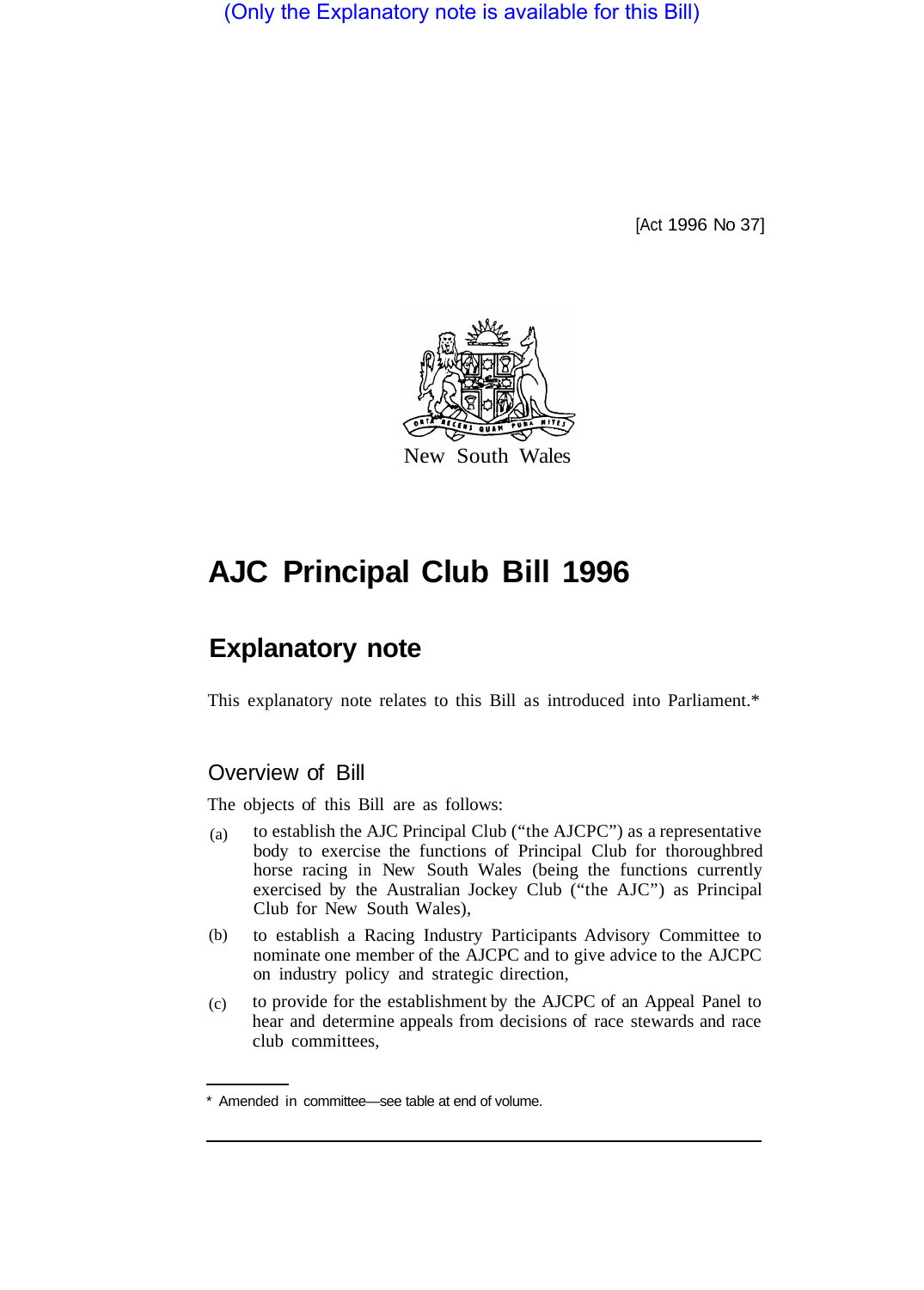Explanatory note

(d) to enact transitional provisions for the transfer of the relevant functions, assets, rights, liabilities and employees from the AJC to the AJCPC (consistent with the functions of the AJC that are becoming functions of the AJCPC).

The Bill also makes consequential amendments to various Acts and instruments.

## Outline of provisions

#### **Part 1 Preliminary**

**Clause 1** sets out the name (also called the short title) of the proposed Act.

**Clause 2** provides that the proposed Act will commence on a day or days to be appointed by proclamation.

**Clause 3** contains definitions for the purposes of the proposed Act.

#### **Part 2 The AJC Principal Club**

**Clause 4** establishes the AJC Principal Club as a body corporate and provides that it may be referred to as the AJCPC.

**Clause 5** provides that the AJCPC is independent of Government.

**Clause 6** provides for the nomination of 10 members of the AJCPC (with the Chief Executive being an ex officio member).

**Clause 7** sets out the grounds on which a person is not eligible to be nominated as a member of the AJCPC.

**Clause 8** permits a member to appoint a deputy to exercise the member's functions when the member is absent.

**Clause 9** provides that the term of office of the nominated members of the AJCPC is 4 years. A transitional provision for the first members provides for half the original members to hold office for 2 years.

**Clause 10** provides that membership of the AJCPC is honorary and no remuneration is payable to nominated members.

**Clause 11** provides that each member of the AJCPC is to act in the public interest and in the interests of the horse racing industry as a whole, rather than in the interests of the body that nominated the member.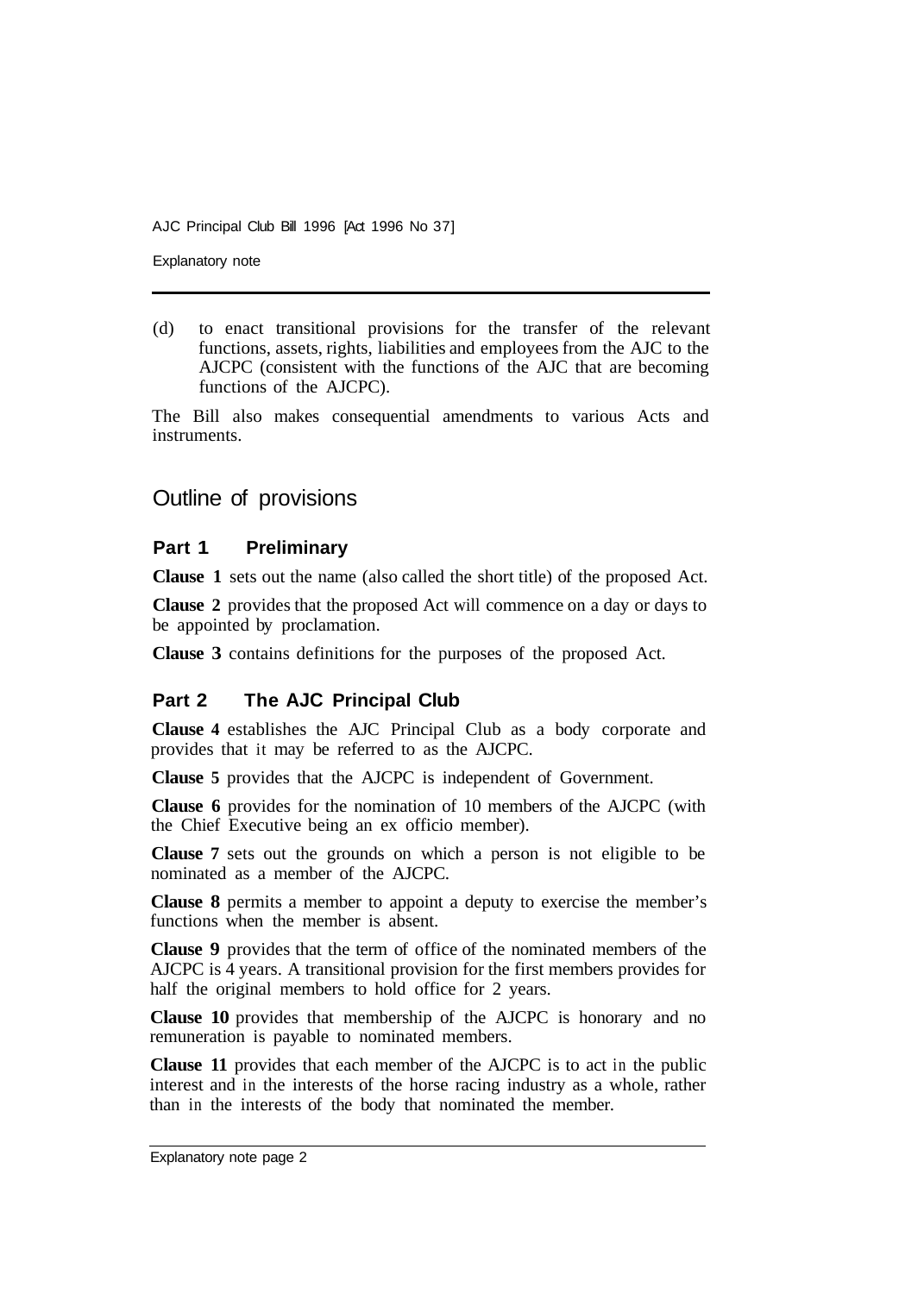Explanatory note

**Clause 12** protects the members of the AJCPC and others from personal liability arising in connection with the exercise of the AJCPC's functions.

**Clause 13** lists the functions of the AJCPC. A key function is that of principal club for horse racing in the State.

**Clause 14** confers on the AJCPC power to do all things that may be necessary or convenient to be done for or in connection with the exercise of its functions and gives examples of its powers.

**Clause 15** provides for the circumstances in which a nominated member of the AJCPC vacates office.

**Clause 16** provides for the AJCPC to elect a Chairperson and Deputy Chairperson from among its nominated members.

**Clause 17** requires vacancies on the AJCPC to be filled.

**Clause 18** provides for the employment by the AJCPC of a Chief Executive and other staff.

**Clause 19** provides for the procedure at meetings of the AJCPC.

**Clause 20** provides a means by which the AJCPC can transact business outside meetings (by telephone or fax, for example).

**Clause 21** requires a member of the AJCPC or any of its committees to disclose any pecuniary interest that the member has that appears to raise a conflict with the proper performance of the member's duties.

**Clause 22** allows the AJCPC to establish committees to assist it in connection with the exercise of any of its functions.

**Clause 23** requires the AJCPC to establish an Integrity Assurance Committee to have primary oversight of those aspects of the AJCPC's functions that relate to race stewards, drug testing and control, licensing, handicapping and horse racing appeals.

**Clause 24** gives the AJCPC power to delegate functions.

**Clause 25** provides for the custody and affixing of the seal of the AJCPC.

**Clause 26** allows the Chairperson to authenticate documents.

**Clause 27** provides for the recovery of money owed to the AJCPC by action in a court of competent jurisdiction.

**Clause 28** requires the AJCPC to distribute all of its profits (if any) to the Racecourse Development Fund under the *Totalizator Act 1916.*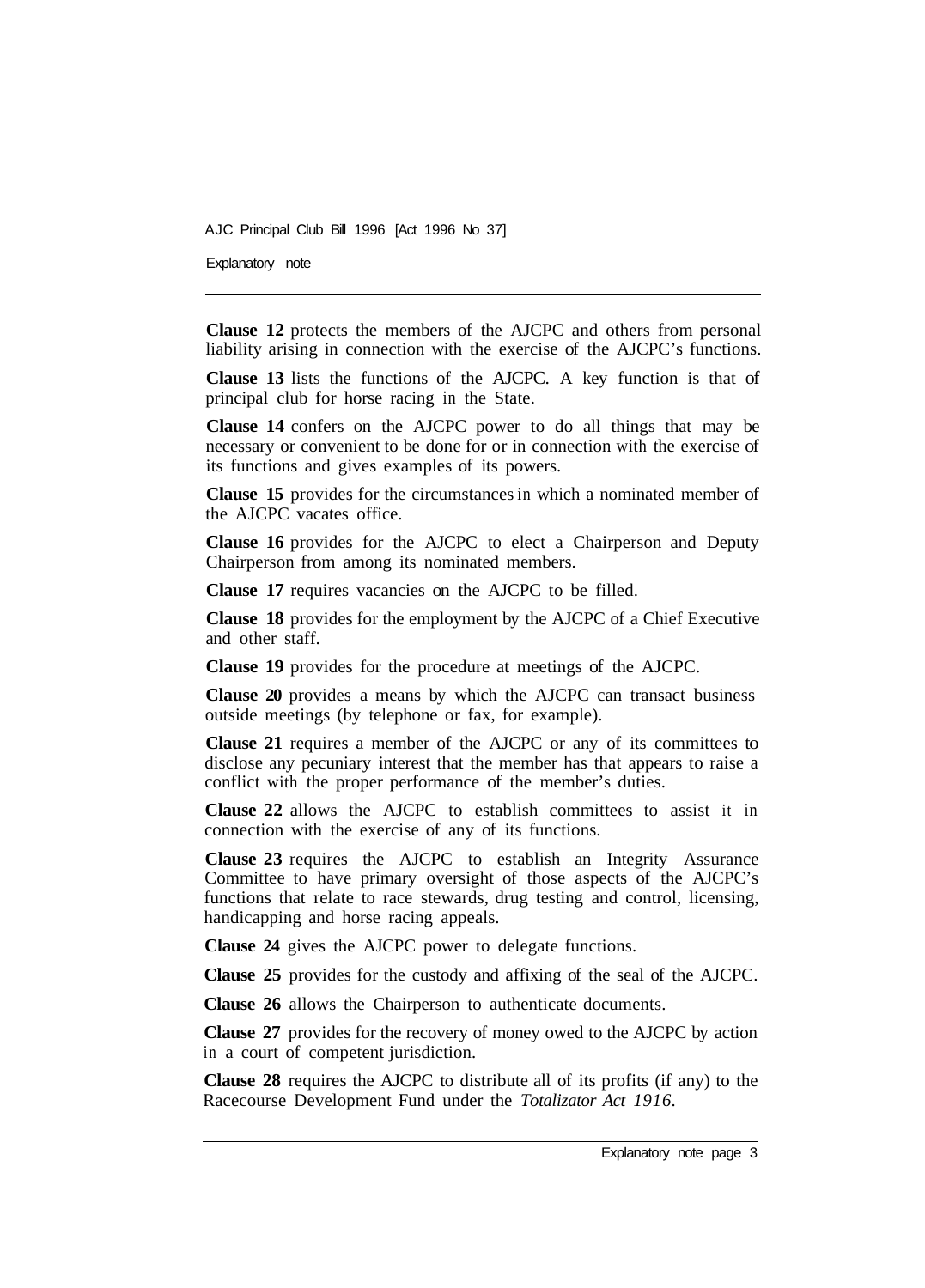Explanatory note

**Clause 29** requires the AJCPC to prepare and furnish to the Minister an annual report of its work and activities. The report is to include independently audited financial statements and is required to be tabled in Parliament and be made available to the public.

#### **Part 3 Racing Industry Participants Advisory Committee**

**Clause 30** establishes RIPAC, the Racing Industry Participants Advisory Committee.

**Clause 31** provides for the nomination of the 7 members of RIPAC.

**Clause 32** sets out the grounds on which a person is not eligible to be a member of RIPAC.

**Clause 33** provides that the term of office of the members of RIPAC is 2 years.

**Clause 34** provides that membership of RIPAC is honorary and no remuneration is payable to members.

**Clause 35** sets out the functions of RIPAC. Its chief function is to provide advice to the AJCPC on industry policy and strategic direction. RIPAC also serves as a channel for communication between the industry stakeholders that it represents and the AJCPC, provides a forum for discussion of issues of concern and the making of recommendations to the AJCPC and nominates one member of the AJCPC.

**Clause 36** sets out the procedure for the nomination by RIPAC of a member of the AJCPC.

**Clause 37** provides for the circumstances in which a member of RIPAC vacates office.

**Clause 38** provides for the election of a Chairperson and Deputy Chairperson of RIPAC.

**Clause 39** requires vacancies in RIPAC's membership to be filled.

**Clause 40** provides for the procedure to apply at meetings of RIPAC.

**Clause 41** protects members of RIPAC and persons acting under the direction of RIPAC from personal liability.

#### **Part 4 Appeal Panel**

**Clause 42** gives a person who is aggrieved by certain decisions of race stewards and committees a right of appeal to the proposed new Appeal Panel. The functions of the Appeal Panel can be delegated by the AJCPC to any racing association.